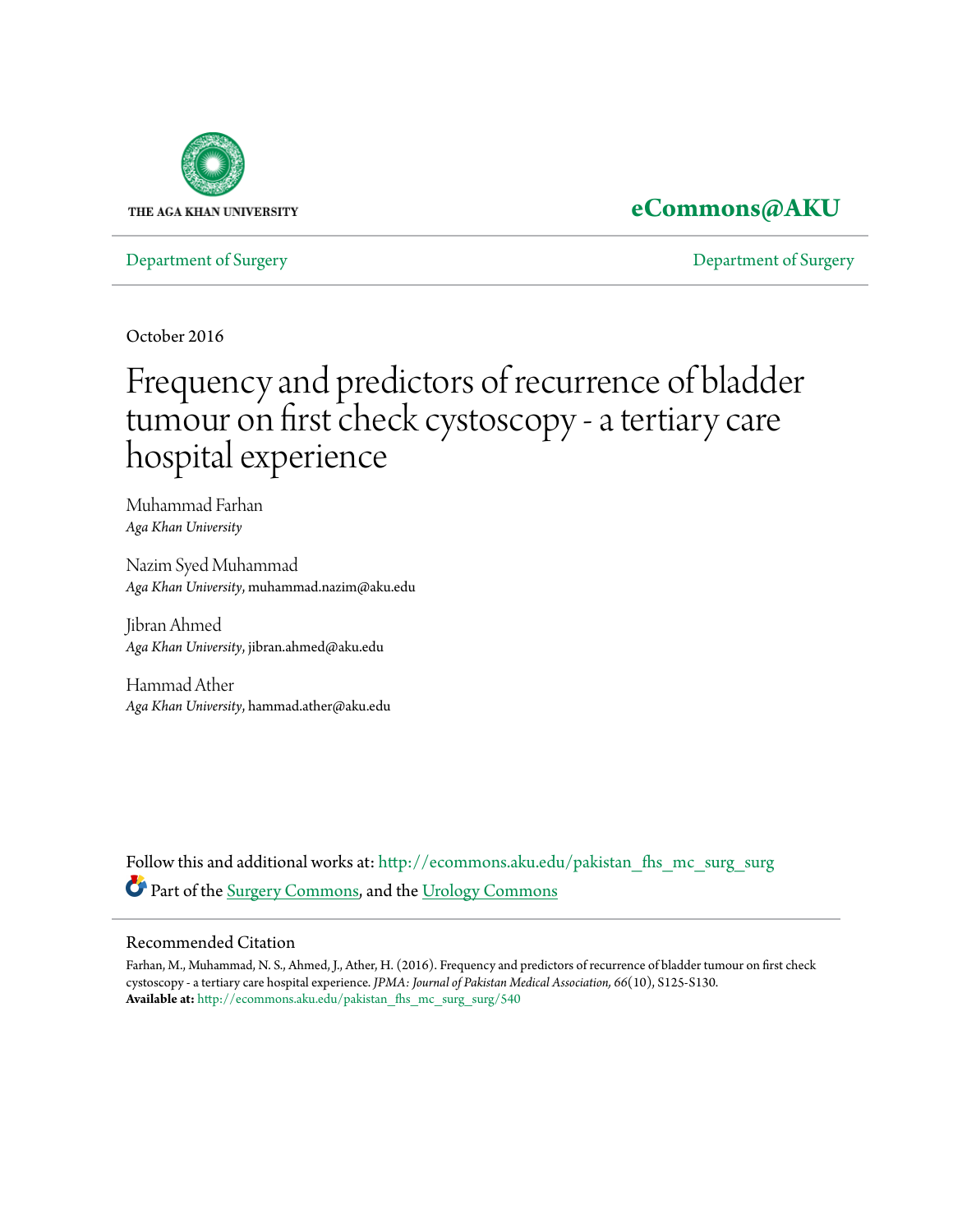### **Frequency and predictors of recurrence of bladder tumour on first check cystoscopy — a tertiary care hospital experience**

Muhammad Farhan, Syed Muhammad Nazim, Jibran Ahmed, Muhammad Hammad Ather

#### **Abstract**

**Objective:** To determine the frequency and predictors of non-muscle invasive bladder tumour recurrence on firstcheck cystoscopy after transurethral resection of bladder tumour.

**Methods:** This cross-sectional study was conducted at the Aga Khan University Hospital, Karachi, from April to November 2014, and comprised patients with a suspected newly-diagnosed urothelial cancer. Patients with nonmuscle invasive disease with complete resection of all visible lesions along with deep biopsy from the tumour base were included. Patients received standard adjuvant intravesical therapy according to their risk stratification and underwent a white-light check cystoscopy at 3 months to look for tumour recurrence. Association between clinicopathological variables and recurrence at first cystoscopy was determined. SPSS 20 was used for data analysis.

**Results:** The mean age of 84 patients at presentation was 63.3±12.5 years (range: 36-89 years). There were 75(89%) men and 9(11%) women. On initial transurethral resection, the size of tumour was less than 3cm in 32(38%) participants and equal to or above 3cm in 52(62%). Single tumour was found in 51(61%) subjects and multiple tumours in 33(39%). None of the resected tumours was primary carcinoma in situ and 35(42%) tumours were of high grade. The overall recurrence rate at first cystoscopy was 28(33.3%). Larger tumour, higher grade and tumour multifocality were factors associated with recurrence at check cystoscopy (p<0.05 each). Patients' age, gender, smoking status and tumour stage did not correlate with early recurrence (p>0.05 each).

**Conclusion:** The number, size and grade of the tumour strongly correlated with recurrence at check cystoscopy. **Keywords:** Non-muscle invasive bladder cancer, Recurrence, Check cystoscopy, Predictors. (JPMA 66: S-125; 2016)

#### **Introduction**

Bladder cancer (BC) is the second most common genitourinary tract malignancy worldwide, with approximately 386,300 new cases and 150,200 deaths annually. <sup>1</sup> Approximately 75% of BCs are non-muscle invasive (NMIBC) at the time of diagnosis with 70% presenting as non-invasive papillary carcinoma (pTa), 20% as tumour invading lamina propria (pT1) and 10% as carcinoma in situ (CIS) lesion. <sup>2</sup> The main problem for pTa NMIBC is recurrence (seen in up to 80% of patients) and for pT1 disease and CIS, the main threat is progression (up to 45%). <sup>3</sup> Transurethral resection of bladder tumour (TURBT) under white-light cystoscopy followed by intravesical instillation of mitomycin C (MMC) is the standard of care for new NMIB tumours. The aim of TUBRT is two-fold, i.e. to clear all macroscopic disease and to establish the type of tumour and accurate pathologic stage. 4

Section of Urology, Department of Surgery, The Aga Khan University Karachi, Pakistan.

**Correspondence:** Syed Muhammad Nazim. Email: muhammad.nazim@aku.edu

Initial check cystoscopy should be done at 3 months after the transurethral resection (TUR) in every patient and subsequently a risk-stratified approach should be adopted for the frequency of follow-up based on risk of recurrence and progression. The overall recurrence rate following TUR is as high as 70%5 with the greatest risk at the first (check) cystoscopy traditionally done 3 months following TUR.

Due to marked tendency to recur and progress, urothelial cancer (UC) poses significant diagnostic, prognostic and therapeutic challenges. The accurate prediction of which patients are going to recur or progress remains a challenging task. The current study was planned to determine the rate and predictors of recurrence in NMIBC on first check cystoscopy.

#### **Patients and Methods**

This cross-sectional study was conducted at the Aga Khan University Hospital (AKUH), Karachi, from April to November 2014, and comprised all patients >16 years of age with a suspected newly-diagnosed UC. Patients with recurrent disease, incomplete resection, absence of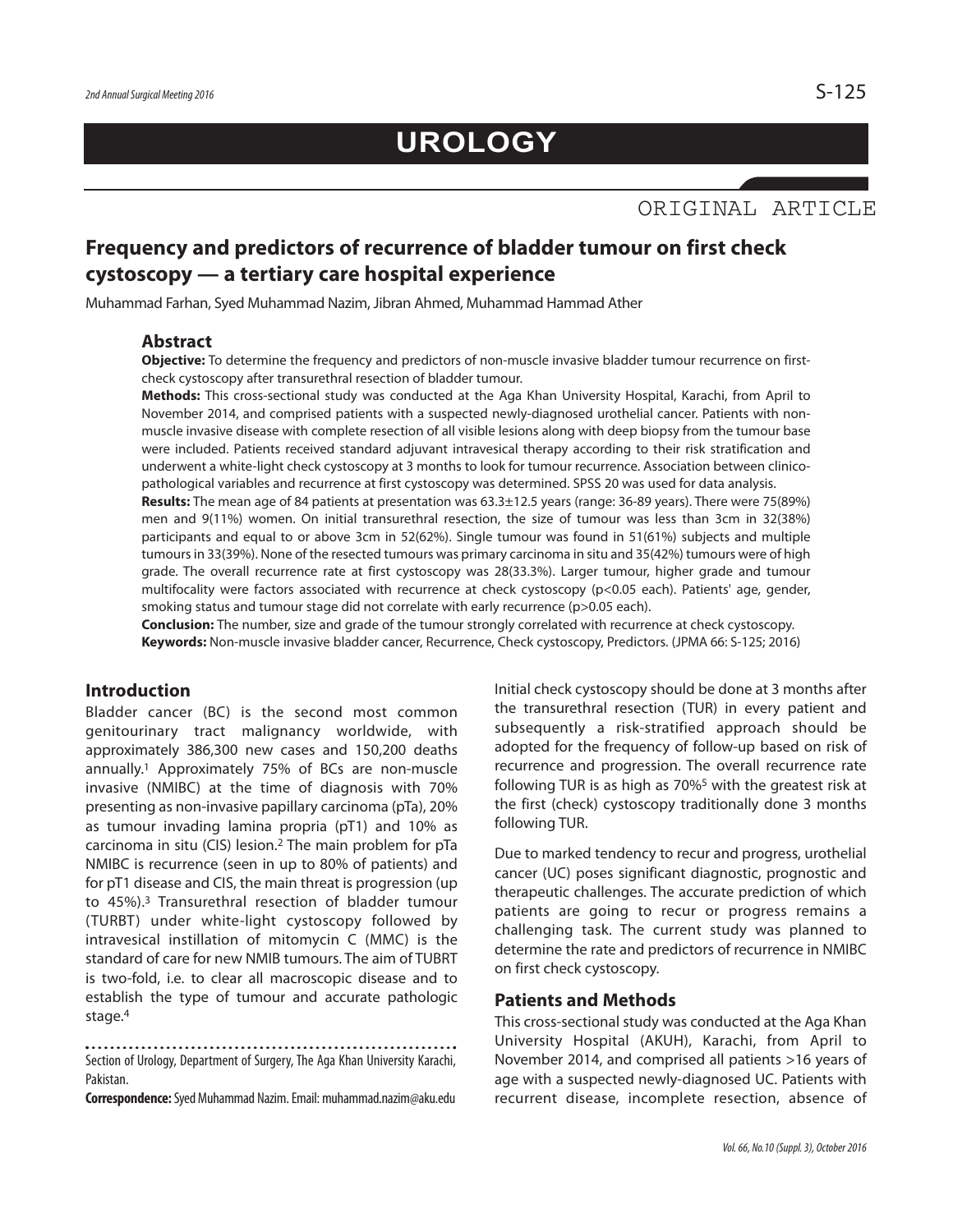detrusor muscle from the specimen, primary/ concomitant CIS, prior / synchronous UC of upper urinary tract, non-transitional cell tumour or muscle invasive disease were excluded.

Approval for the study was obtained from the institutional ethics review committee. Patient evaluation was done with clinical history and physical examination along with urinalysis and cytology and ultrasound of abdomen and pelvis. Under general or regional anaesthesia a whitelight cystoscopy was done using 22 Fr. Karl Storz cystoscopic sheath with 30° lens and TURBT was performed with 26 Fr. continuous flow resectoscope sheaths. Complete resection of all visible lesions of bladder (either en bloc/ in toto for small lesions or piecemeal for larger ones) including a deep biopsy from the tumour base was done. We did not take routine random biopsies from normal looking mucosa. All patients received single intravesical instillation of 40mg of MMC in recovery room within 2 hours. A bladder diagram was drawn, documenting the site of tumour.

Only patients with complete resection by experienced operating surgeon using white-light cystoscopy and standard resection equipment and histologically proven new NMIBC were included. The pathological grade was classified according to 2004 classification of the World Health Organisation (WHO)/International Society of Urologic Pathology (ISUP), <sup>6</sup> and tumour was staged according to the 2009 Tumour node metastasis (TNM) classification system. 7

Patients received standard intravesical therapy according to risk stratification by European Association of Urology (EAU) guidelines. <sup>8</sup> All patients had their first follow-up white light (check) cystoscopy under general anaesthesia at 3 months. We collected the clinical and pathological data including age, gender, smoking status, tumour characteristics (i.e. size, site, multiplicity, appearance), T category (Ta/ T1), tumour grade, completeness of resection, presence or absence of bladder perforation, post-operative use of intravesical therapy and similar findings at subsequent follow-up (check) cystoscopy.

A recurrence was defined as the presence of a bladder tumour detected on first follow-up cystoscopy after initial TUR, which was confirmed histologically. Data was analysed on SPSS 20. For numerical variables, mean  $\pm$ standard deviation (SD) were calculated, and for categorical variables, frequency and percentages were recorded. Student's t-test and chi-square test were applied to determine significance. Due to the small sample size, univariate and multivariate logistic regression analyses with forward progression were done to determine the association between clinicopathological variables and recurrence at first cystoscopy. The Hosmer-Lemeshow goodness-of-fit test was used to assess the multivariate logistic regression model fit. P<0.05 was considered statistically significant.

#### **Results**

Of the 129 patients, 84(65.1%) met the inclusion criteria and were included. Of the 45(34.9%) excluded, 11(24.4%) had muscle invasive disease, 17(37.8%) had incomplete resection or biopsy only, 1(2.2%) patient had squamous cell carcinoma (SCC) and 1(2.2%) had adenocarcinoma, 3(6.7%) patients missed follow-up at check cystoscopy, and 12(26.7%) patients showed progression in stage (Ta-T1 or T1-T2) or in grade (low-high). Of the participating subjects, 75(89%) were male and 9(11%) were female. The mean age at presentation was 63.3±12.5 years (range: 36-89 years). Besides, 31(37%) subjects were >60 years while 53(63%) were equal to or aged below 60 years. Moreover, 44(52%) participants were smokers. Tumour size on initial resection was less than 3cm in 32(38%) participants and equal to or above 3cm in 52(62%). Multiple tumours were seen in 33(39%) patients. The grade of tumours at initial resection was low in 49(58%) and high in 35(42%) (Table-1).

The overall recurrence at first (check) cystoscopy was seen in 28(33.3%) patients. Uni-variate analysis identified higher tumour grade ( $p=0.01$ ), size >3 cm ( $p=0.01$ ) and

**Table-1:** Patients and tumour characteristics.

| <b>Variables</b>                                    | All patients N (%) | Recurrence N (%) |
|-----------------------------------------------------|--------------------|------------------|
| Gender                                              |                    |                  |
| Male                                                | 75 (89%)           | 24/75 (32%)      |
| Female                                              | $9(11\%)$          | 4/9 (44%)        |
| Age groups                                          |                    |                  |
| $<$ 60 yrs                                          | 31 (37%)           | 12/31 (39 %)     |
| $>60$ yrs                                           | 53 (63%)           | 16/53 (30%)      |
| <b>Smoker</b>                                       |                    |                  |
| Yes                                                 | 44 (52%)           | 18/44 (41%)      |
| No                                                  | 40 (48%)           | 10/40 (25%)      |
| <b>Tumour size on initial resection (TUR)</b>       |                    |                  |
| $<$ 3 cms                                           | 32 (38%)           | 4/32 (12.5%)     |
| $>3$ cms                                            | 52 (62%)           | 24/52 (46%)      |
| <b>Stage at initial resection (TUR)</b>             |                    |                  |
| pTa                                                 | 43 (51%)           | 12/43 (28 %)     |
| pT1                                                 | 41 (49%)           | 16/41 (39%)      |
| <b>Number of tumours at initial resection (TUR)</b> |                    |                  |
| Single                                              | 51 (61%)           | 10/51 (20%)      |
| >2                                                  | 33 (39%)           | 18/33 (54.5%)    |
| Grade of tumours at initial resection (TUR)         |                    |                  |
| Low grade                                           | 49 (58%)           | 10/49 (20%)      |
| High grade                                          | 35 (42%)           | 18/35 (51%)      |

TUR:Transurethral resection.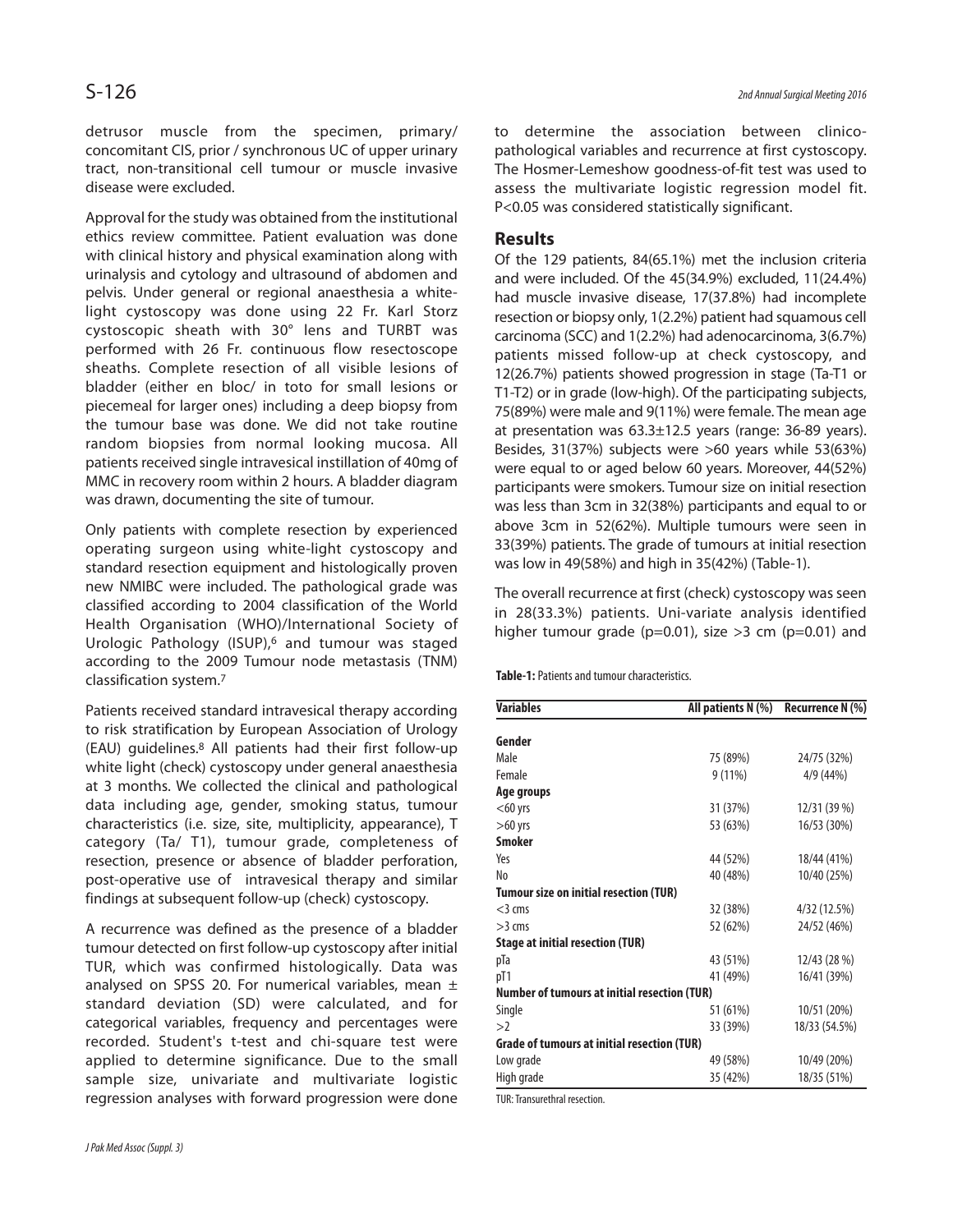Table-2: Univariate and Multivariate logistic regression analysis of variables' association with recurrence at first (check) cystoscopy.

| <b>Variables</b>           | <b>Check cystoscopy</b> | <b>Recurrence frequency</b> | <b>Univariate analysis</b> | Multivariate analysis |
|----------------------------|-------------------------|-----------------------------|----------------------------|-----------------------|
|                            | n                       | $n$ (%)                     | OR (95% CI)                | OR (95% CI)           |
| Age                        |                         |                             |                            |                       |
| < 60                       | 31                      | 12 (38.7%)                  |                            |                       |
| $\geq 60$                  | 53                      | 16 (30.2%)                  | $0.68(0.27-1.73)$          |                       |
| p-value                    |                         | 0.42                        |                            |                       |
| Gender                     |                         |                             |                            |                       |
| Male                       | $75\,$                  | 24 (32%)                    |                            |                       |
| Female                     | 9                       | 04 (44.4%)                  | $1.70(0.42 - 6.90)$        |                       |
| p-value                    |                         | 0.46                        |                            |                       |
| Smoker                     |                         |                             |                            |                       |
| Yes                        | 44                      | 18 (41%)                    |                            |                       |
| N <sub>o</sub>             | 40                      | 10 (25%)                    | $2.07(0.81 - 5.28)$        |                       |
| p-value                    |                         | 0.12                        |                            |                       |
| Stage                      |                         |                             |                            |                       |
| Ta                         | 43                      | 12 (28%)                    |                            |                       |
| T1                         | 41                      | 16 (39%)                    | $1.65(0.66 - 4.13)$        |                       |
| p-value                    |                         | 0.28                        |                            |                       |
| Grade                      |                         |                             |                            |                       |
| Low                        | 49                      | 10 (20.4%)                  |                            |                       |
| High                       | 35                      | 18 (51.4%)                  | 4.13 (1.58-10.78)          | $3.40(1.19 - 9.78)$   |
| p-value                    |                         | 0.01                        | 0.02                       |                       |
| Number of tumours at TURBT |                         |                             |                            |                       |
| Single                     | 51                      | 10 (19.6%)                  |                            |                       |
| $\geq$ 2                   | 33                      | 18 (54.5%)                  | 4.92 (1.86-13.02)          | $3.42(1.19 - 9.84)$   |
| p-value                    |                         | 0.01                        | 0.02                       |                       |
| Size of tumours at TURBT   |                         |                             |                            |                       |
| $<$ 3 $cm$                 | 32                      | 4 (12.5%)                   |                            |                       |
| $\geq$ 3cm                 | 52                      | 24 (46.2%)                  | $6.0(1.84-19.54)$          | $4.5(1.26-16.0)$      |
| p-value                    |                         | 0.01                        | 0.02                       |                       |

OR: Odds ratio.

CI: Confidence interval.

TURBT: Transurethral resection of bladder tumour.

multi-focality (p=0.01) as predicting factors for recurrence at first cystoscopy. Other factors i.e. age, gender and tumour stage were also evaluated, but none was found to correlate significantly with tumour recurrence (p>0.05). Smoking was not found to be a significant factor for recurrence either (p>0.05). Multivariate analysis showed that larger tumours (>3cm) had 4.5 greater odds of recurrence compared to smaller tumours, and higher grade tumours and multi-focal tumours had 3.4 greater odds each of recurrence compared to low-grade and single tumour at check cystoscopy (Table-2).

#### **Discussion**

Bladder carcinoma is the most common malignancy of the urinary tract. In the south Asia, the reported rate of bladder cancer is estimated to be about 2.1 per 100,000 populations.[9] Pakistan has the highest incidence of bladder cancer among the south Asian countries likely attributed to high tobacco use. <sup>10</sup> It is the 4th most

common malignant tumour in males, accounting for 5.6 % of all reported cancers in Pakistan with an agestandardised rate (ASR) of 8.9 per 100,000 individuals. 10

Recurrence in UC is defined as the re-appearance of tumour after complete resection, which could be due to "field effect" or "re-implantation". Literature suggests that 50-70% NMIBC have recurrence within 5 years and 5-20% progress to invasive carcinoma. <sup>11</sup> Tumour recurrence could be due to incomplete resection, persistence, regrowth of residual tumour or new occurrence due to growth of microscopic lesion or implantation and growth of tumour cells at the time of TUR. Due to its prognostic value, after a complete TUR, the first follow-up cystoscopy is of utmost importance in NMIBC. EAU guidelines recommend 3 months as the optimal time for first followup cystoscopy. The rate of recurrence on first cystoscopy also depends upon completeness of initial TUR, skills and experience of surgeon and intravesical treatment. <sup>12</sup> The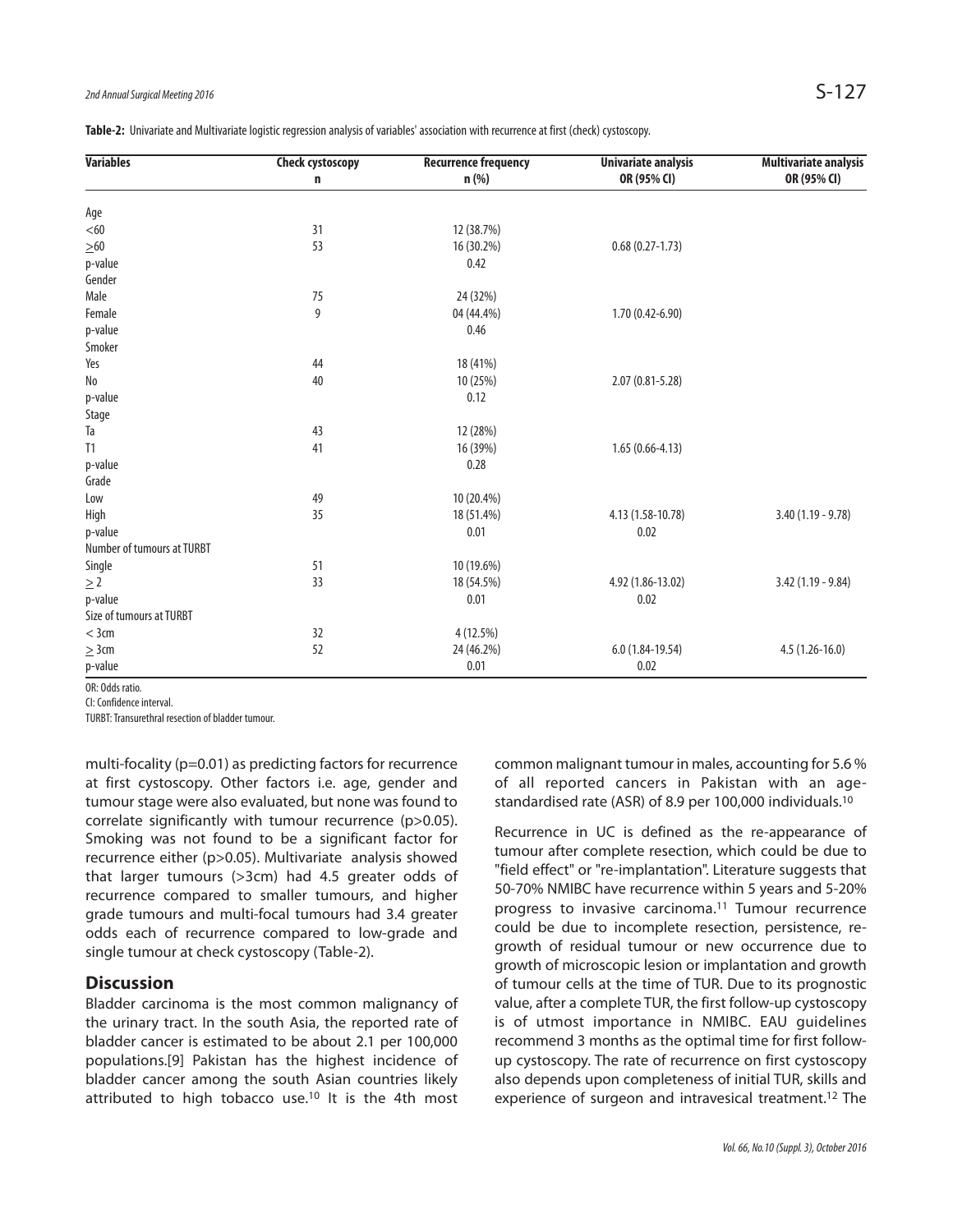presence of detrusor muscle is considered a surrogate marker for the quality of resection. 13 The reported frequency of absence of deep muscle biopsy is ranging from 30-50%14 with higher risk of residual disease especially in pT1 tumour and up to 40% tumour upstaging to pT2. 15

We excluded all the patients who did not receive any adjuvant treatment due to bleeding or suspected bladder perforation or when the resection was incomplete or in whom deep muscle biopsy was not present in the specimen. Surgeons having more than 15 years of experience performed all the surgeries.

Mariappan et al.<sup>16</sup> have shown that experienced surgeons are more likely to resect detrusor muscle with a lower risk of early recurrence and absence of detrusor muscle on biopsy independently predicts a higher risk of early recurrence. The quality of TUR (which is mostly subjective) can be measured by determining complete resection, presence of detrusor muscle and recurrence at the resection site. Herr et al. in a retrospective study found residual disease in 31.6% of Ta/Tis tumours and 51.7% of T1 tumours. 17

In a combined analysis of seven European organisations for research and treatment of cancer (EORTC) randomised trials (without re-TUR), the early tumour recurrence was observed in 13.1% (6.7-40%). <sup>18</sup> This wide variability in the recurrence rate at first follow-up (check) cystoscopy shows that there is a significant difference in the quality of treatment between different institutions. A positive recurrence at the time of check cystoscopy significantly affects the recurrence and progression free survival.<sup>19</sup> In newly diagnosed pTa grade-1 and grade-2 patients, Fitzpatrick et al. found that patients free of tumour at 3 months had an 80% chance of having no further recurrences. 20

Near 50% of our patients had higher stage (pT1) disease and 42% had a high-grade disease thus reflecting a higher chance of recurrence. All the check cystoscopies were done under general anaesthesia with biopsies taken via a larger cold cup biopsy forceps to allow a more accurate diagnosis. A flexible cystoscopy under local anaesthesia might miss small lesions or surface changes.

An inappropriate procedure can lead to early recurrence and inaccurate staging of disease and, therefore, recurrence rate at first follow-up (check) cystoscopy is a strong predictor of subsequent recurrence<sup>21</sup> and possibly progression to higher grade/ stage disease. 22

In a conventional white-light cystoscopy, which is considered as the gold standard, resections are not

"radical" despite complete removal of all lesions and up to 30-50% of cases can have residual tumour. Various strategies have been evaluated to improve the tumour visualisation such as photodynamic diagnosis (PDD) assisted cystoscopy and narrow band imaging (NBI), both of which have better sensitivity than white-light cystoscopy for detecting bladder cancer, particularly the smaller papillary and flat lesions.

They can be adapted at the time of initial TURBT and subsequent cystoscopy. In a randomised phase-3 trial, Stenzl et al. <sup>23</sup> showed that PDD not only improves the detection of both papillary bladder cancer and CIS, it also significantly prolongs time to recurrence and randomised trials with long-term follow-up have shown that this benefit is also translated in terms of improved bladder preservation. Long-term follow-up studies have shown 6.8 months longer median time to recurrence with PDD compared to white-light cystoscopy with 6% lower recurrence rate. <sup>24</sup> Similarly, NBI-assisted cystoscopy or resection is associated with fewer recurrences and longer recurrence-free survival compared to white-light cystoscopy. 25

Despite controlling the predictors such as tumour size and number, grade and stage, in a review of seven randomised controlled trials of EORTC, Brausi et al.<sup>18</sup> detected significant variation in recurrence among different institutes on first cystoscopy and concluded that this discrepancy is the result of variability of quality of resections. He attributed most of these recurrences likely to be residual disease rather than the real recurrences.

In a previous study, we determined the recurrence and progression at one year in 92 NMIBC patients who underwent TURBT and compared their results with calculated risk according to EORTC risk table. <sup>26</sup> Forty four per cent of patients had tumours larger than 3cm, 38% had multiple lesions and 8.7% had high-grade disease. At one-year follow-up, the recurrence rate was 37% with significant concordance with EORTC prediction. As compared to that study, a significantly higher proportion of patients had high-grade disease in the current study.

We did not look at the cost analysis in our patients. The cost associated with NMIBC is, however, substantially higher compared to advanced disease due to very high recurrence rate, intensive surveillance strategies and expensive treatment. 27

EAU guidelines state that the goal of TUR is to make a correct diagnosis and to remove all visual lesions. Different techniques have also been introduced in this regard including modification of resectoscope loop, laser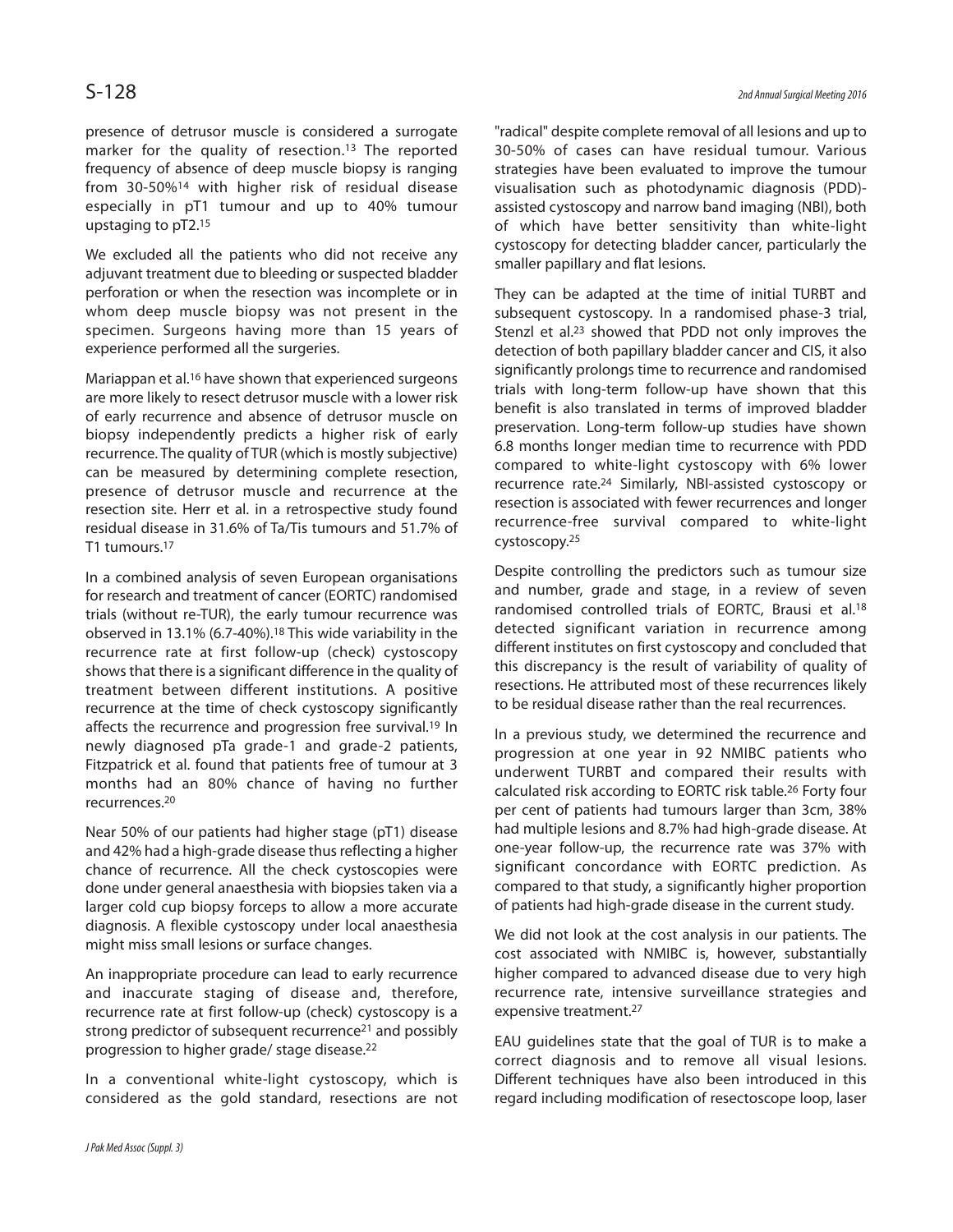techniques, water jet-based enucleation and "en-bloc" resection to completely remove the tumour without any incision and scattering hypothesising that this "no touch" technique should improve the resection and recurrence rate. 28

Holmang et al.<sup>29</sup> studied the relationship of first cystoscopy findings with recurrence and progression rates in large population based series of patients with bladder cancer who were followed up for at least 5 years and found that negative first cystoscopy findings were associated with significantly decreased recurrence and progression for all grades and stage Ta and T1 tumours.

Sylvester et al.<sup>19</sup> in their meta-analysis found overall progression of disease in 25.6% of patients with positive cystoscopy (recurrence) at 3 months compared to only 8.7% progression in patients with negative 3 months cystoscopy. This confers that the findings of check cystoscopy are a significant prognostic factor on time to progression of disease.

Our study is a prospective one, which is the strength as various biases like cystoscopy findings, and pre-operative variables are avoided which could be a problem in a retrospective study. One of the major limitations of our study is the small number of patients and that the resection was deemed complete on a subjective assessment by the operating surgeon on white-light cystoscopy. However, as a quality measure, we excluded all those patients in whom the detrusor muscle was absent in the first specimen and considered it to be a lowquality initial TUR who subsequently underwent a re-TUR in 2-6 weeks' time.

Since none of the cases in our series had any residual or overlooked macroscopic tumour, we assume that the recurrence is mainly due to tumour cell implantation or due to aggressive biology of the disease. In view of excluding the findings, we presume that the factors, which predict the recurrence at first cystoscopy in NMIBC, are tumour grade, multifocality and the size of tumour along with aggressive tumour biology.

Bladder cancer is a significant health problem for Pakistan. There is paucity of data on NMIBC with poor insight regarding the rate of recurrence and progression. In order to establish a better level of evidence, we recommend a collaborative multi-institutional prospective study in the future.

#### **Conclusion**

A recurrence rate of 33% was found at first check cystoscopy for NMIBC. The number, size and grade of the tumour strongly correlated with recurrence at check cystoscopy. Patients with these tumour characteristics should be warned of higher probability of recurrence and possibly progression in the surveillance period.

#### **References**

- 1. Siegel R, Ma J, Zou Z, Jemal A. Cancer statistics.CA Cancer J Clin 2014; 64: 9-29.
- 2. Colombel M, Soloway M, Akaza H, Böhle A, Palou J, Buckley R, et al. Epidemiology, staging, grading and risk stratification of bladder cancer. Eur Urol 2008; 7: 618-26
- 3. van Rhijn BW, Burger M, Lotan Y, Solsona E, Stief CG, Sylvester RJ, et al. Recurrence and progression of disease in non-muscleinvasive bladder cancer: from epidemiology to treatment strategy. Eur urol 2009; 56: 430-42.
- 4. Carmack AJ, Soloway MS. The diagnosis and staging of bladder cancer: from RBCs to TURs. Urology 2006; 67(Suppl 1): 3-8, discussion 8-10.
- 5. Kurth K. Natural history and prognosis of untreated and treated superficial bladder cancer. Oxford, UK: Isis Medical Media; 1997.
- 6. Lokeshwar SD, Ruiz-Cordero R, Hupe MC, Jorda M, Soloway MS. Impact of 2004 ISUP/WHO classification on bladder cancer grading. World J Urol. 2015; 33: 1929-36.
- 7. Ward JF, Margulis V. Continous improvement of TNM staging system for bladder cancer. Cancer. 2009; 115: 704-5.
- 8. Babjuk M, Burger M, Zigeuner R, Shariat SF, van Rhijn BW, Compérat E, et al; European Association of Urology. EAU guidelines on non-muscle-invasive urothelial carcinoma of the bladder: update 2013. Eur Urol 2013; 64: 639-53.
- 9. Ferlay J, Shin HR, Bray F, Forman D, Mathers C, Parkin DM. Estimates of worldwide burden of cancer in 2008: GLOBOCAN 2008. Int J Cancer 2010; 127: 2893-917.
- 10. Bhurgri Y, Bhurgri A, Hassan SH, Zaidi S, Rahim A, Sankaranarayanan R, et al. Cancer incidence in Karachi, Pakistan: first results from Karachi cancer registry. Int J Cancer 2000; 85: 325-9.
- 11. Donat SM. Evaluation and follow-up strategies for superficial bladder cancer. Urol Clin North Am 2003; 10: 765-76.
- 12. Burger M, Zigeuner R, Shariat SF, van Rhijn BW, Compérat E, Sylvester RJ, Kaasinen E, Böhle A, Palou Redorta J, Rouprêt M; European Association of Urology. (EAU GUIDELINES)
- 13. Mariappan P, Finney SM, Head E, Somani BK, Zachou A, Smith G, et al; Edinburgh Urological Cancer Group.Good quality white-light transurethral resection of bladder tumours (GQ-WLTURBT) with experienced surgeons performing complete resections and obtaining detrusor muscle reduces early recurrence in new nonmuscle-invasive bladder cancer: validation across time and place and recommendation for benchmarking. BJU Int 2012; 109: 1666-73.
- 14. Dalbagni G, Herr HW, Reuter V. Impact of a second transurethral resection on the staging of T1 bladder cancer. Urology 2002; 60 : 822-5.
- 15. Dutta SC, Smith JA Jr , Shappell SB , Coffey CS , Chang SS , Cookson MS . Clinical under staging of high risk nonmuscle invasive urothelial carcinoma treated with radical cystectomy. J Urol 2001; 166: 490-3.
- 16. Mariappan P1, Zachou A, Grigor KM; Edinburgh Uro-Oncology Group. Detrusor muscle in the first, apparently complete transurethral resection of bladder tumour specimen is a surrogate marker of resection quality, predicts risk of early recurrence, and is dependent on operator experience. Eur Urol 2010; 57: 843-9.
- 17. Herr HW. The value of a second transurethral resection in evaluating patients with bladder tumours. J Urol 1999; 162: 74-6.
- 18. Brausi M, Collette L, Kurth K, van der Meijden AP, Oosterlinck W, Witjes JA, et al; EORTC Genito-Urinary Tract Cancer Collaborative Group. Variability in the recurrence rate at first follow-up